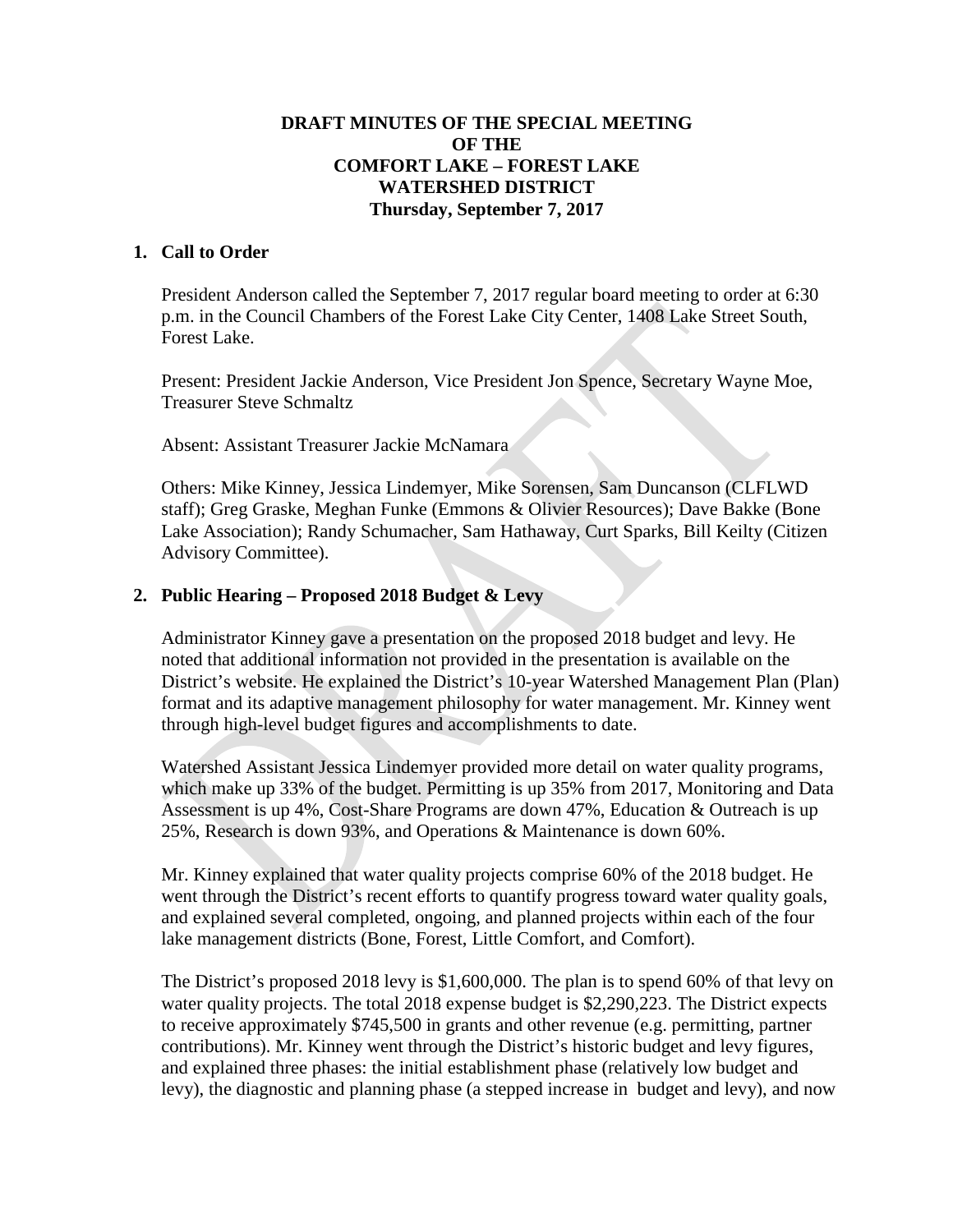the implementation phase (higher budget and levy). Mr. Kinney provided the estimated tax impacts for Washington and Chisago counties for 2018.

President Anderson noted that it is important to show the projected budget figures from the 10-year Plan. Mr. Kinney explained the purpose of the plan and projected expenditures. In general, the Plan calls for higher annual budget amounts than the District has actually proposed each year. President Anderson further explained the District's need to increase its levy in order to accomplish the goals that it promised in the Plan. She explained that the District cannot implement projects unless they are described in this Plan. Creating and approving the Plan is a specific process that usually takes at least a year, and involves multiple checkpoints for public input. President Anderson then invited members of the audience to comment on the proposed 2018 budget and levy.

Dave Bakke, President of the Bone Lake Association, explained that this has been his sixth summer living on Bone Lake and the water clarity has been the best he's ever seen. He attributes this improvement to the various projects that have recently been constructed and the education initiatives that the lake association and District have worked on together. Mr. Bakke requested that the District consider making the long-term (2040) water quality goal for Bone Lake more aggressive. He stressed the importance of having strong goals that drive the plan, and suggested that goals should be specific, measurable, achievable, results-based, and time-bound. Manager Moe explained that the District currently appears to be ahead of its water quality goals for Bone Lake. He also explained that the District is currently working on a minor Plan amendment, and that it will revisit the existing water quality goals when it starts its major plan amendment in a couple of years. It was clarified that citizens will be engaged during the major amendment. President Anderson noted that the District's goals are more aggressive than the state standards and explained the District's work with deep sediment cores to understand the lake's history.

Curt Sparks, Citizen Advisory Committee (CAC) member, noted that the CAC submitted a memorandum to the Board regarding the 2018 budget. He explained that the CAC is supportive of the District's budget for capital improvement projects, but is concerned about the steep levy increase. The CAC asks that the Board consider a combination of bonding and a smaller levy increase. Mr. Sparks noted that the increases may come as an unpleasant surprise to some members of the community who may not understand the District's history and plan for implementing projects. Manager Schmaltz explained that the District considered bonding, but the bond must be spent over the course of two or three years which is too short of a timeframe for the District at this point. He explained that the Board predicted that a levy increase would be cheaper for the public in the long-term compared to bonding.

President Anderson suggested that the District hold a workshop to further explain this topic to interested citizens. She explained that the District initially set a relatively high levy when it was first established so that it could build up a reserve. This levy was kept relatively flat for several years. Now that the District is beginning to implement more large capital projects, it needs to bump the levy up once more. This should, again, remain flat for several years until the District finishes implementing projects and enters the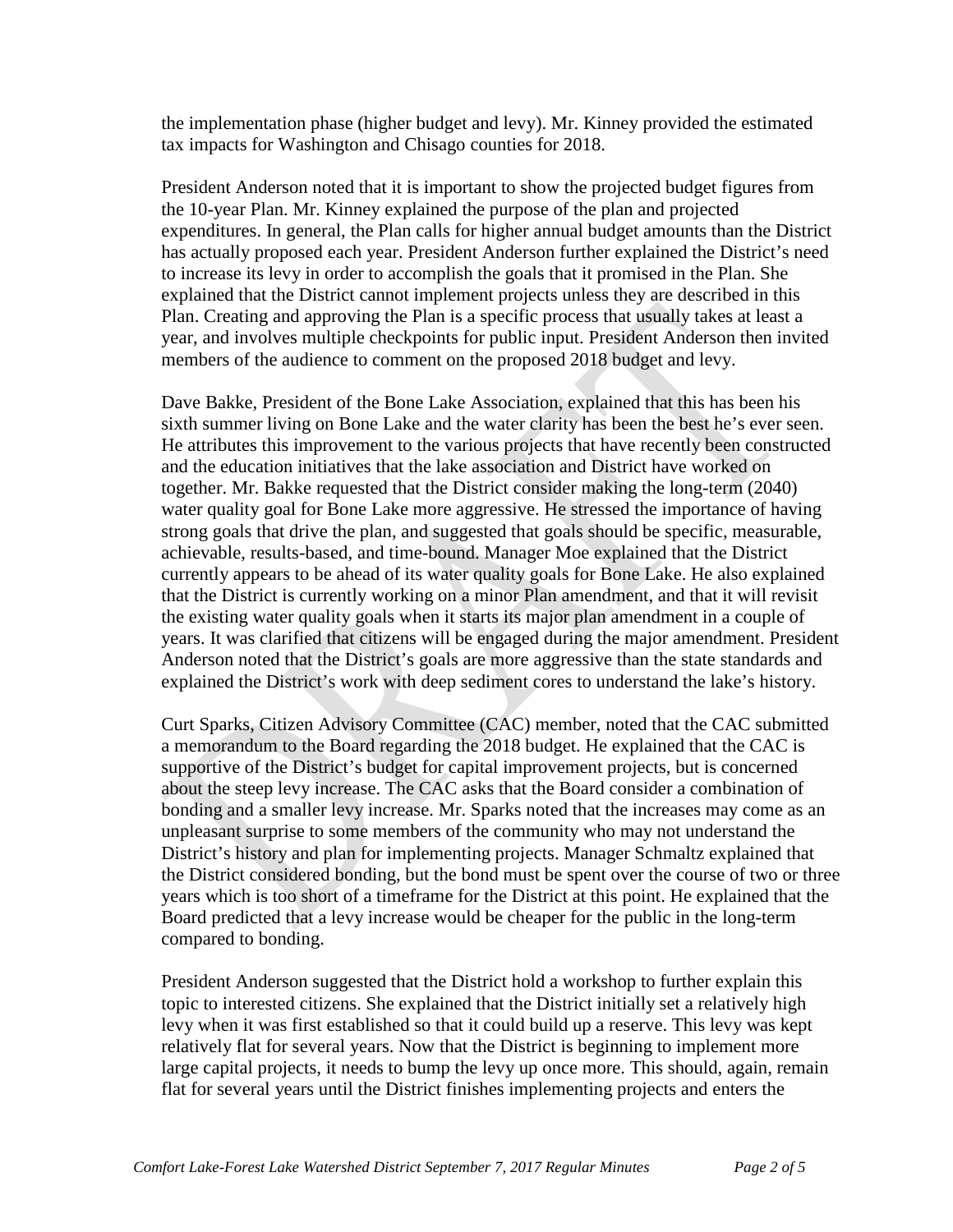operations and maintenance phase, wherein it may be able to reduce the levy. There was further discussion regarding the District's approach to implementing cost-effective projects in the most financially responsible way possible. Mr. Sparks noted that he is pleased with the Board's progress and ability to obtain grants.

Randy Schumacher, CAC member, commended the Board on its progress. He expressed concern about the proposed 60% levy increase and asked for further explanation why bonding isn't being used to prevent such a high increase from happening. He specifically asked about obtaining smaller bonds from local banks. There was discussion about the District's options for obtaining smaller bonds, which would be structured similar to a short-term loan. This could theoretically allow the District to make a less dramatic levy increase. Mr. Kinney noted that the taxpayers will still be paying for the bond in the longrun. President Anderson noted that the District will have the opportunity to reduce the levy amount at the November  $16<sup>th</sup>$  Regular Board Meeting, but it will not be allowed to increase it at that time.

Bill Keilty, Comfort Lake resident, explained that he is supportive of the levy increase and the District's efforts to improve waterbodies. He expressed disapproval of the MN Department of Natural Resources' (DNR) rules with regard to invasive aquatic plant management, and requested that the District work on convincing the DNR to allow for more treatment of invasive plants on Comfort Lake.

President Anderson closed the public hearing. [Note: The public will have an additional opportunity to offer comments on the adopted budget and levy at the regular November 16, 2017 meeting of the Board of Managers.]

#### **3. New Business**

## **a) Resolution 17-09-01**

Manager Spence asked the audience if they would support the \$1.6 million levy if the District continued to explore other options for funding such as various forms of bonding, with the possibility of reducing the levy at the November meeting. Manager Schmaltz asked the audience for feedback on the District's communication with regard to the budget. Mr. Sparks explained that the CAC is supportive of the budget and the District's aggressive approach to improving waterbodies, and asks that the Board continue to consider bonding.

Mr. Kinney explained that Manager McNamara is unable to attend this meeting, but wanted to send along a message. She is supportive of the need for a higher budget and levy, but expressed concern about the lack of support from other local organizations in the District's efforts as well as the public perception of the levy increase. Manager McNamara feels that the District should be more actively pursuing funding from local partners for projects.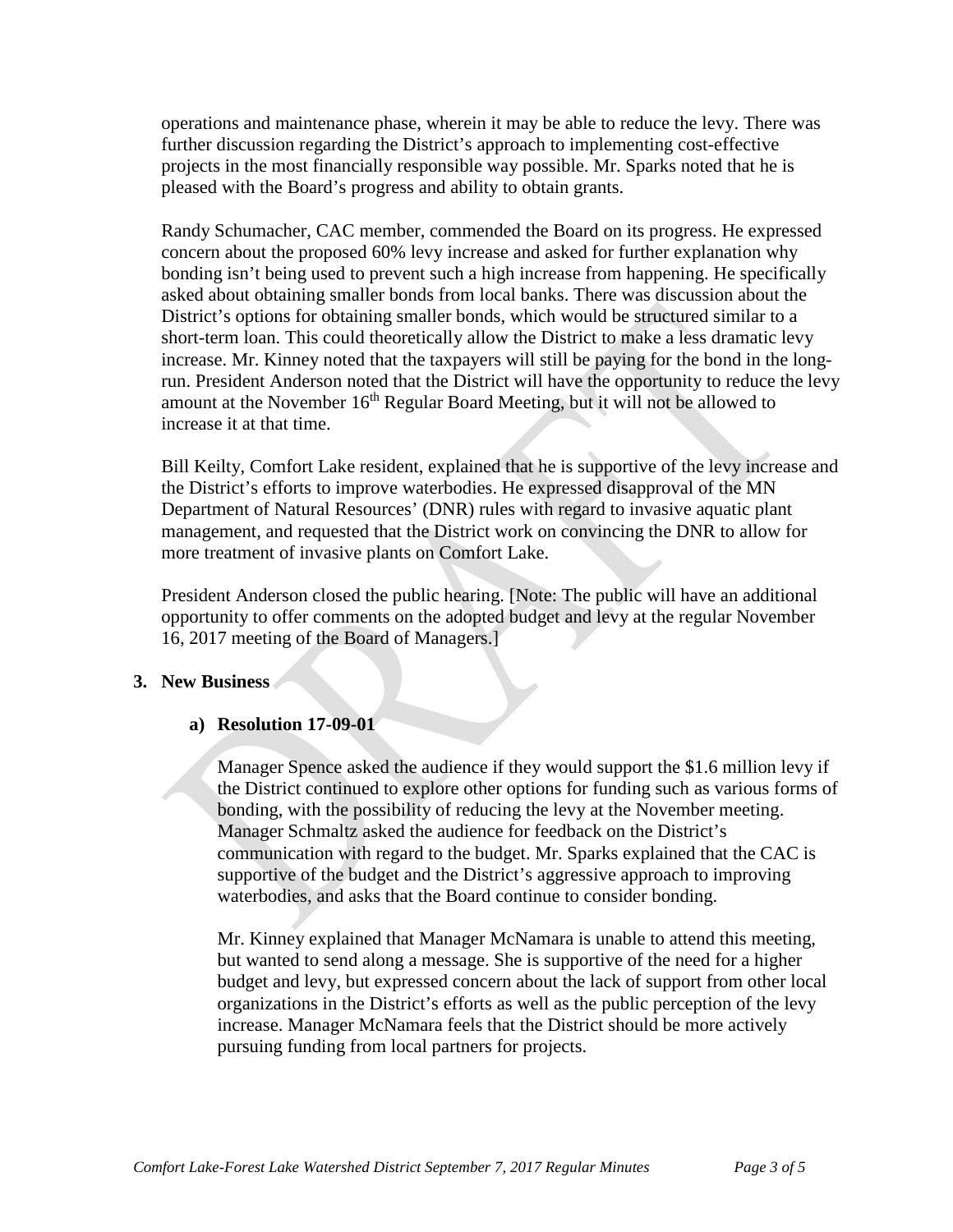Manager Spence stressed the importance of public communication with regard to the levy increase and the plan for implementing projects. The District needs to tell its story to explain why the levy increase is necessary.

Manager Moe moved to adopt resolution 17-09-01. Seconded by Manager Schmaltz. Upon a roll call vote, the motion carried 4-0.

| <b>Manager</b>   | Aye | <b>Nay</b> | <b>Absent</b> |
|------------------|-----|------------|---------------|
| Jackie Anderson  |     |            |               |
| Jackie McNamara  |     |            |               |
| Wayne Moe        |     |            |               |
| Stephen Schmaltz |     |            |               |
| Jon Spence       |     |            |               |

Mr. Kinney noted that he will provide further information on bonding options before the October  $5<sup>th</sup>$  board meeting.

### **b) Observed Soil Disturbance Near JD2**

Mr. Kinney explained that there has been some earthwork activity near - a tributary of the Sunrise River, north of Highway 8. Seasonal Technician, Sam Duncanson, has met with the property owner and delivered information with regard to the necessary permitting for this activity. An update on this will be provided a future board meeting.

#### **4. Old Business**

## **a) One Watershed One Plan Update**

Mr. Kinney noted that the District recently participated in a regional meeting for the Lower St. Croix River watershed. The meeting was organized by the Board of Water and Soil Resources and two CLFLWD board members were in attendance: President Anderson and Manager Schmaltz. Mr. Kinney predicted that the District will continue to be involved in similar meetings, and noted that staff will upload information from the meeting to the District website.

President Anderson commented on how casual the meeting seemed and the lack of informational handouts. She expressed concern for the large amount of time necessary to implement the program and lack of financial support from the state. She indicated that she will work on a resolution to bring to the MN Association of Watershed Districts regarding designating organizations under 103B status.

There was discussion about upcoming meetings and the process for implementing the One Watershed One Plan (1W1P) program. Mr. Kinney stressed the importance of goal setting and project prioritization. There was discussion about